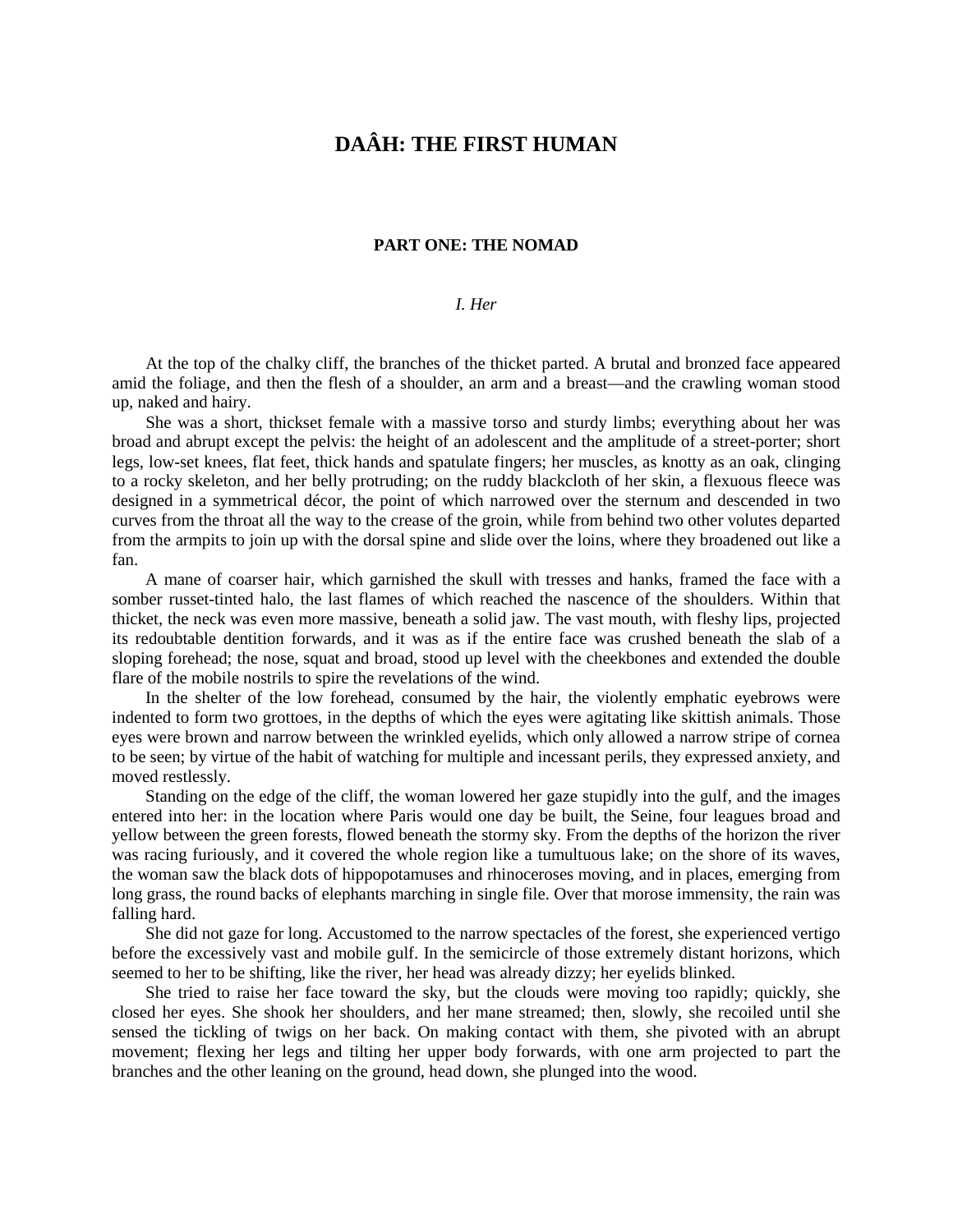For one more moment her voluminous rump stood out clearly against the dark background of the thicket, and then the curtain of foliage closed behind her.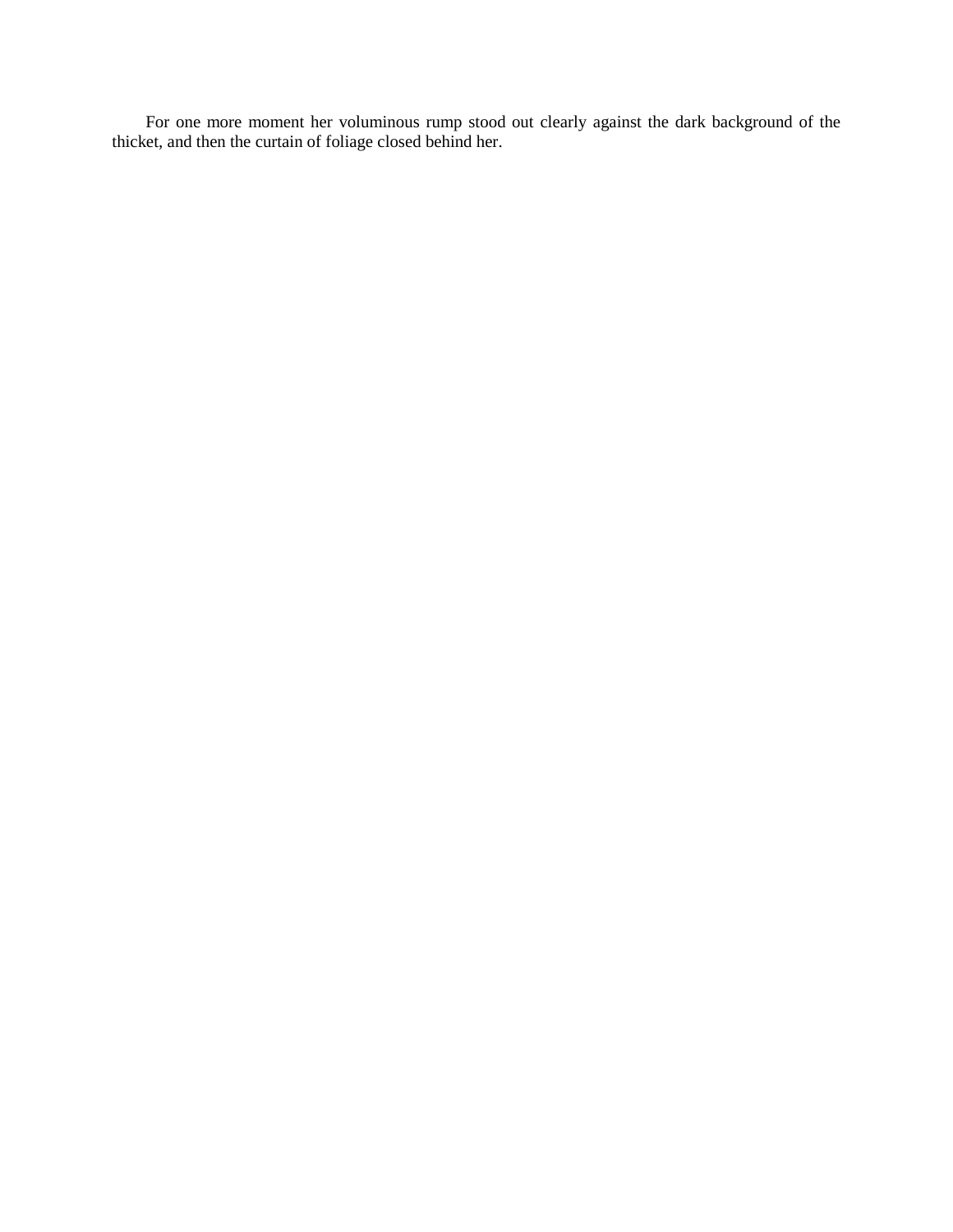### *II. Genesis*

It was the first days of the human species, long before the bitterness of the temperature obliged our ancestors to seek shelter in the depths of caverns—and yet it was yesterday, or very nearly, since it was only one or two thousand centuries ago.<sup>[1](#page-2-0)</sup>

By then, our planet, after so many successive revolutions, had already taken on the form whose broad outlines were scarcely to be modified again before our day. The envelope of the earth, gradually cooled, had wrinkled like the rind of a ripe fruit, and had been punctured by volcanoes; then, as it shrank, the globe, having become tetrahedral, had pushed outwards the ridges of its quadruple fracture; those wounds had scarred into long chains of mountains, at the feet of which the continents were stacked; on the unexpected crests, the humidity of the atmosphere learned to condense, inventing the snow and ice that were previously unknown.

The Alpine creases now bristled their refrigerant summits, but at the same time as that enormous freezer had surged forth, a cauldron had been hollowed out in parallel; to the west of Europe, a broader ocean displayed its immense surfaces of evaporation under the topics. Between that nucleus of heat and that nucleus of chill, the air current carried with it a tide of clouds. Untiringly, for centuries, the swell of clouds flowed from the marine region toward the mountainous regions. Through such a thick envelope, the sun almost never shone any longer; in the year devoid of summer, autumn prolonged the spring; in the day devoid of noon, twilight lasted from dawn until dusk; but the opaque mantle of vapors that stopped the sun's rays in passage also prevented the chilling of nights and winters, with the result that the variation in temperature of the hours and the seasons was scarcely sensible.

Centuries-long rains fell upon the plains, while snow accumulated on the heights; already, from time to time, a few excessively heavy glaciers were breaking up on the edges of the circles, and gently but formidably, dragged by their own weight, they set out in motion with an invincible slowness.

The ages of exuberance had long gone by for the earth; the last skeletons of the giant saurians were petrifying in the soil. A less furious era was inaugurated. The supreme logic from which all harmony is born, which regulates the simultaneous transformations of heavenly bodies and their parasites, had led progressively to the epoch over which the beautiful population of the Mammals would reign. With them, a more delicate life became manifest during the Tertiary age; by virtue of successive selections, forms diversified, organs were refined, senses became subtler; a more complex and better-organized nervous system tended to produce the brain...

A few millennia ago, those young conquerors had taken possession of the renovated world, but not all of them were able to tolerate the relative cooling that was beginning to shrink the atmosphere; already, races of animals were migrating or becoming extinct, while others varied in order to adapt themselves, and less cold-sensitive species appeared in the world.

The new-born humans moved discreetly among them, still rare and denuded of everything.

Here and there on the earth, variants of that naked biped were encountered; they resembled one another in their essential characteristics—for it is important to note that the climactic conditions, under the various latitudes of the globe, scarcely differed; such a production, when it became realizable at one

<span id="page-2-0"></span> $1$  It was not until the late 1940s that the invention of radiocarbon dating provided a reliable yardstick for measuring the antiquity of human remains excavated by paleontologists, although radiometric dating had begun to provide information about the age of rocks, which led to the geometric time-scale, in 1907. Haraucourt's assumption that Neanderthal and Cro-Magnon remains implied a time-scale of between 100,000 and 200,000 years turned out to be broadly correct, but his attempt to accommodate that to the time scale of the Pliocene-Quaternary glaciations, which had been debated since the mid-19th century, is inevitably awkward. Although James Croll's *Climate and Time in their Geological Relations* (1875), following up the work of the Alpinists Louis Agassiz and Karl Schimper, can now be seen as a brilliant analysis of the causes of periodic glaciations, it was neither well-known nor orthodox in 1912, so Haraucourt's analysis of climate change is understandably primitive and over-simplified, but it was not lacking in enterprise at the time.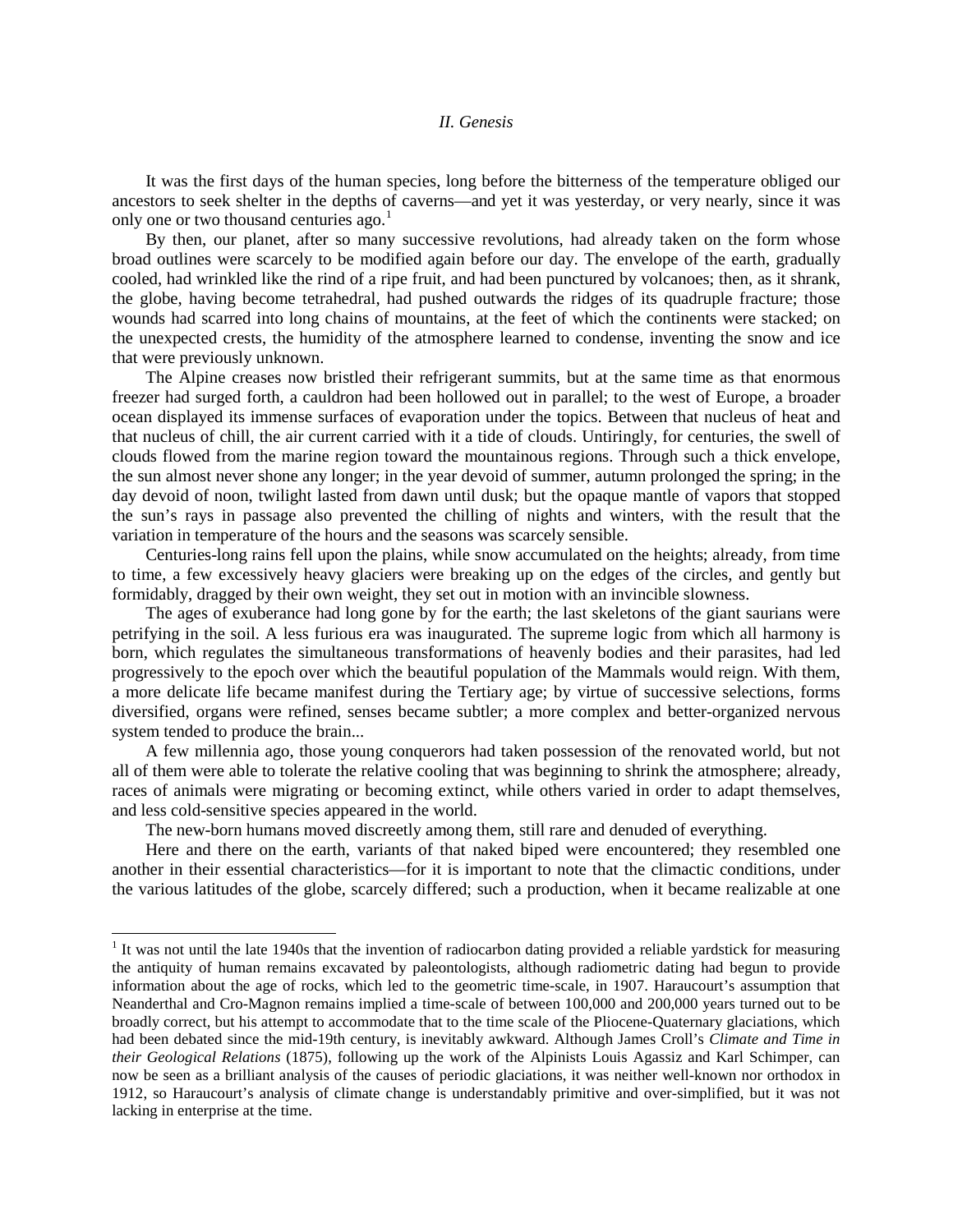point, became simultaneously realizable at another. On several continents, several races of humans appeared almost at the same time—which is to say, within twenty thousand years or so.<sup>[2](#page-3-0)</sup>

<span id="page-3-0"></span> $2$  The rival theories of polygeny (that human races had been created, or had evolved, separately) and monogeny (that human races all had a single common point of origin) were still being hotly debated in 1912, especially in the context of anthropological racial theory. The modern synthesis of Darwinian evolutionary theory with genetic theory, which effectively killed off polygeny as a plausible thesis, had not yet been completed, although the trend was clearly inclined in that direction. The distinction between the two theses is not, however, as stark as it might seem, and Haraucourt's "compromise," assuming that anatomically different proto-human types separately evolved in different places would still have been capable of interbreeding—as modern "races" obviously are—when circumstances brought them together, is not scientifically implausible, although his grounds for espousing it doubtless had much to do with his philosophical agenda and his political ideology.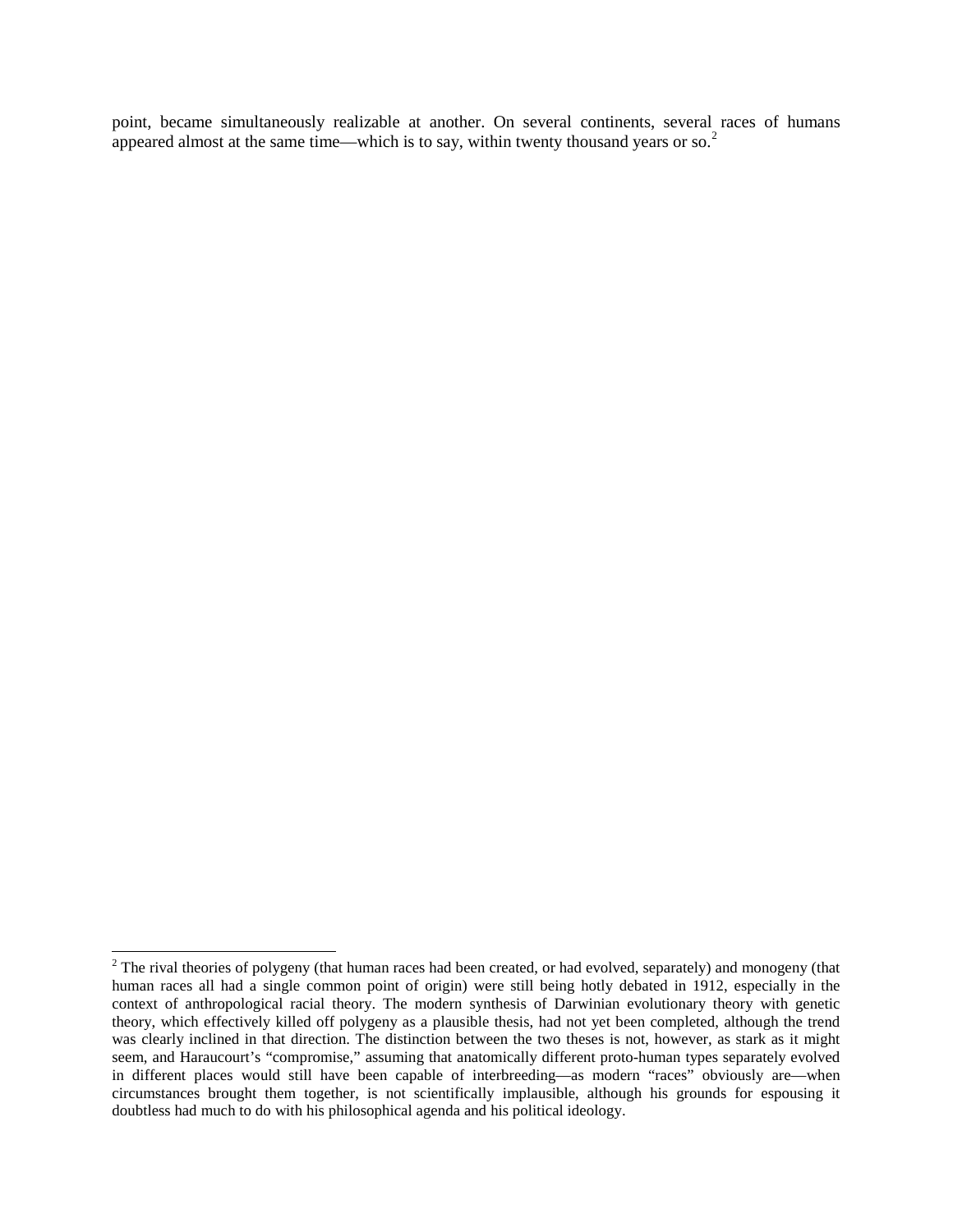## *III. Eden*

Seen from Mars, which shines ruddily, the Earth probably seemed green, so abundant was the vegetation. Throughout Western Europe, an uninterrupted forest was displayed, from the double massif of the mountains to the triple gulf of the seas; it was so dense that the branches of one tree were entangled with those of the next, and the plants killed one another like animals in order to earn their places to live.

The cadavers of the vanquished fattened the moist soil; the successive layers of leaves and branches had accumulated a spongy carpet soaked by the incessant downpour; the water that fell onto that putrescence as rain rose up above it again in mists or flowed beneath it as streams. A heavy and murky air, impregnated with vapors, stagnated over that bed of fermentations, and the foliage enclosed it beneath its vault.

In that nourishing atmosphere, the vegetables swelled up with sap, and insects seethed. The latter were already old; some of them dated from the carboniferous period, and they had prospered. Myriads of wings were buzzing over every pond; under every leaf, bellies crawled, mouths ate and feet scuttled.

Exuded from that water-saturated ground, springs flowed down the slopes of every hill; cascades roared in every gorge; in all the hollows of the mountains, lakes were born and grew, awaiting the moment when they could break their dykes to race into the lower regions. With every storm, the streams, transformed into torrents, dragged away soil, sand, rocks and uprooted trees pell-mell, along with animals drowned in their thousands.

The rivers received and absorbed everything, and carried it all away; the feeble watercourses that we call the Rhine, the Seine, the Loire, the Garonne and the Rhone no longer resemble what they were then; through the forest of the Occident, that quintuple surge of brutal water plowed a passage, opening five streaks of brightness in the verdure and the shadow; those sinuous avenues radiated from the center toward the shores like the tentacles of an octopus the color of the sky. Immeasurably swollen by the abundance of the rain, no less than by the melting of snows, the rivers progressively gained all the amplitude offered to the invasion of their waves; our plains were covered by them, our hills emerging as islets; only their heights were habitable.

The inhabitants of the marsh, the hippopotamus and the rhinoceros, accommodated themselves without difficulty to that inundation, which characterized the approach of the glacial ages, but a multitude of other beasts were driven back toward the plateaux, climbing up to seek their shelter and their nourishment under the trees; they found both in plenty, for the thick vegetation multiplied lairs, and there was no lack of prey for carnivores, just as there was no shortage of foliage for the herbivores.

Among the fauna and flora of that Eden, the humans of our days would not have felt much out of place; to begin with, they would recognize the plants and animals of modern Europe, and those of Asia and northern Africa. At the second glance, they would be astonished to find species from hot lands and those from temperate climates brought together as in a zoological garden. But if they looked harder, they would be alarmed to discover that the cats on the banks of the Seine were twice as large as the lions of the Atlas; that, compared to the ancestor of the caves, the Pyrenean bear is a mere cub; and that our elephants of the Ivory Coast could shelter under the abdomen of their ancestors of the Pliocene era.

Over that world of colossi, the troops of nimbus clouds sent forth by the sea flowed incessantly through a low and angry sky; storms burst without respite. At every moment, beneath the vaults of the forest, green holes illuminated by lightning lightened the gloom; to the din of the thunder distant rumbles responded; from the height of the punctured clouds, water fell in cataracts.

Sometimes, however, the rain stopped and the earth saw a few shreds of azure shining through. That was when a cold wind had risen from the Alpine moraines to descend toward the Occident, driving back its clouds and tearing apart its mists. Then the Great Apes, survivors of once-numerous species, shivered in the trees and wrapped their long arms around their breasts; the felines fled, skimming the ground and mewling in distress, horrified by the mortal blast that foreshadowed for them the glacial cataclysm in which they would perish.